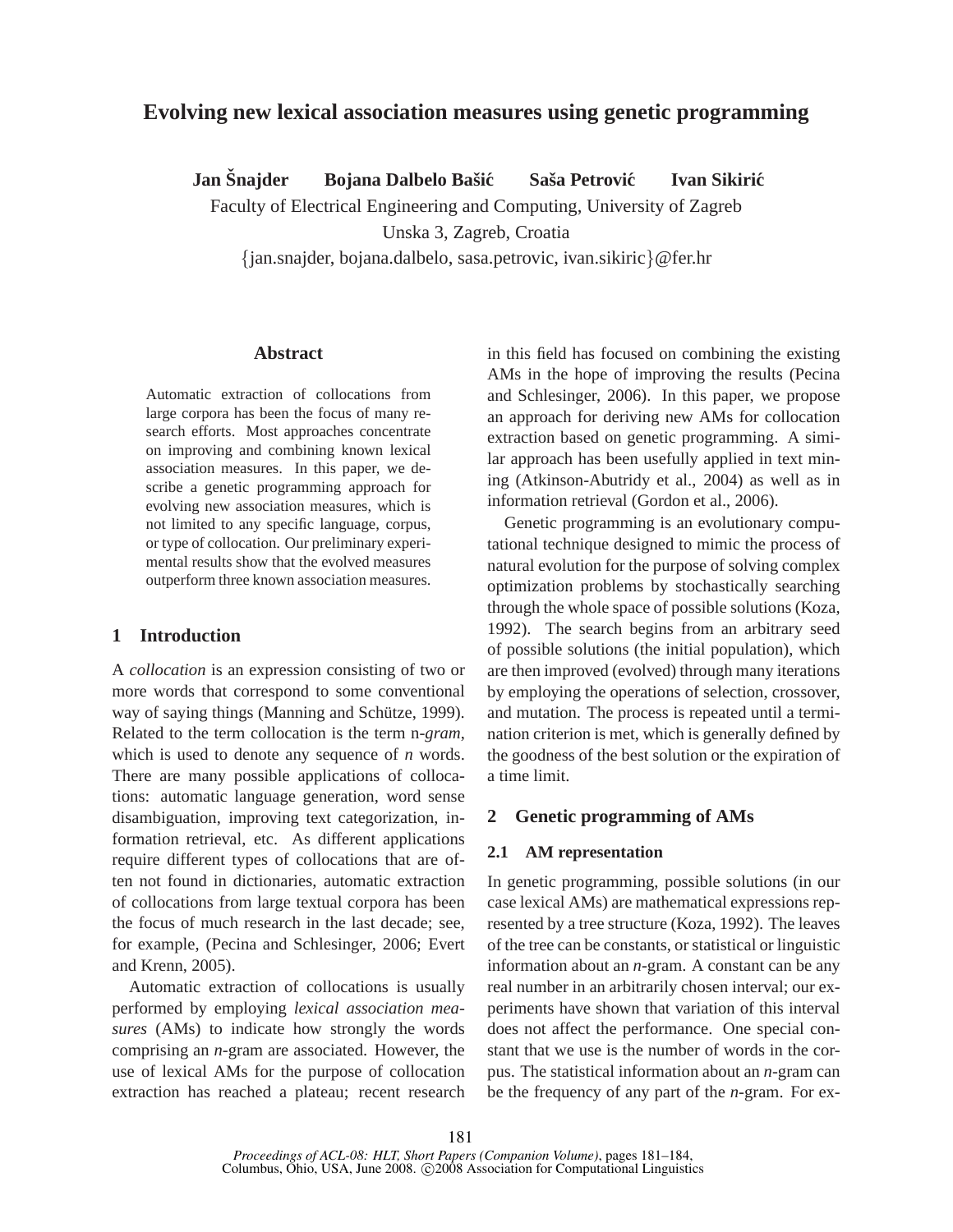ample, for a trigram *abc* the statistical information can be the frequency  $f(abc)$  of the whole trigram, frequencies  $f(ab)$  and  $f(bc)$  of the digrams, and the frequencies of individual words  $f(a)$ ,  $f(b)$ , and  $f(c)$ . The linguistic information about an *n*-gram is the part-of-speech (POS) of any one of its words.

Inner nodes in the tree are operators. The binary operators are addition, subtraction, multiplication, and division. We also use one unary operator, the natural logarithm, and one ternary operator, the IF-THEN-ELSE operator. The IF-THEN-ELSE node has three descendant nodes: the left descendant is the condition in the form "i-th word of the *n*-gram has a POS tag T," and the other two descendants are operators or constants. If the condition is true, then the subexpression corresponding to the middle descendant is evaluated, otherwise the subexpression corresponding to the right descendant is evaluated.

The postfix expression of an AM can be obtained by traversing its tree representation in postorder. Figure 1 shows the representation of the Dice coefficient using our representation.

#### **2.2 Genetic operators**

The crossover operator combines two parent solutions into a new solution. We defined the crossover operator as follows: from each of the two parents, one node is chosen randomly, excluding any nodes that represent the condition of the IF-THEN-ELSE operator. A new solution is obtained by replacing the subtree of the chosen node of the first parent with the subtree of the chosen node of the second parent. This method of defining the crossover operator is the same as the one described in (Gordon et al., 2006).

The mutation operator introduces new "genetic material" into a population by randomly changing a solution. In our case, the mutation operator can do one of two things: either remove a randomly selected inner node (with probability of 25%), or insert an inner node at a random position in the tree (with probability of 75%). If a node is being removed from the tree, one of its descendants (randomly chosen) takes its place. An exception to this rule is the IF-THEN-ELSE operator, which cannot be replaced by its condition node. If a node is being inserted, a randomly created operator node replaces an existing node that then becomes a descendant of the new node. If the inserted node is not a unary operator,

the required number of random leaves is created.

The selection operator is used to copy the best solutions into the next iteration. The goodness of the solution is determined by the *fitness function*, which assigns to each solution a number indicating how good that particular solution actually is. We measure the goodness of an AM in terms of its  $F_1$  score, obtained from the precision and recall computed on a random sample consisting of 100 positive *n*-grams (those considered collocations) and 100 negative *n*grams (non-collocations). These *n*-grams are ranked according to the AM value assigned to them, after which we compute the precision and recall by considering first n best-ranked *n*-grams as positives and the rest as negatives, repeating this for each  $n$  between 1 and 200. The best  $F_1$  score is then taken as the AM's goodness.

Using the previous definition of the fitness function, preliminary experiments showed that solutions soon become very complex in terms of number of nodes in the tree (namely, on the order of tens of thousands). This is a problem both in terms of space and time efficiency; allowing unlimited growth of the tree quickly consumes all computational resources. Also, it is questionable whether the performance benefits from the increased size of the solution. Thus, we modified the fitness function to also take into account the size of the tree (that is, the less nodes a tree has, the better). Favoring shorter solutions at the expense of some loss in performance is known as *parsimony*, and it has already been successfully used in genetic programming (Koza, 1992). Therefore, the final formula for the fitness function we used incorporates the parsimony factor and is given by

$$
fitness(j) = F_1(j) + \eta \frac{L_{max} - L(j)}{L_{max}}, \quad (1)
$$

where  $F_1(j)$  is the  $F_1$  score (ranging from 0 to 1) of the solution j,  $\eta$  is the parsimony factor,  $L_{max}$  is the maximal size (measured in number of nodes), and  $L(j)$  is the size of solution j. By varying  $\eta$  we can control how much loss of performance we will tolerate in order to get smaller, more elegant solutions.

Genetic programming algorithms usually iterate until a *termination criterion* is met. In our case, the algorithm terminates when a certain number,  $k$ , of iterations has passed without an improvement in the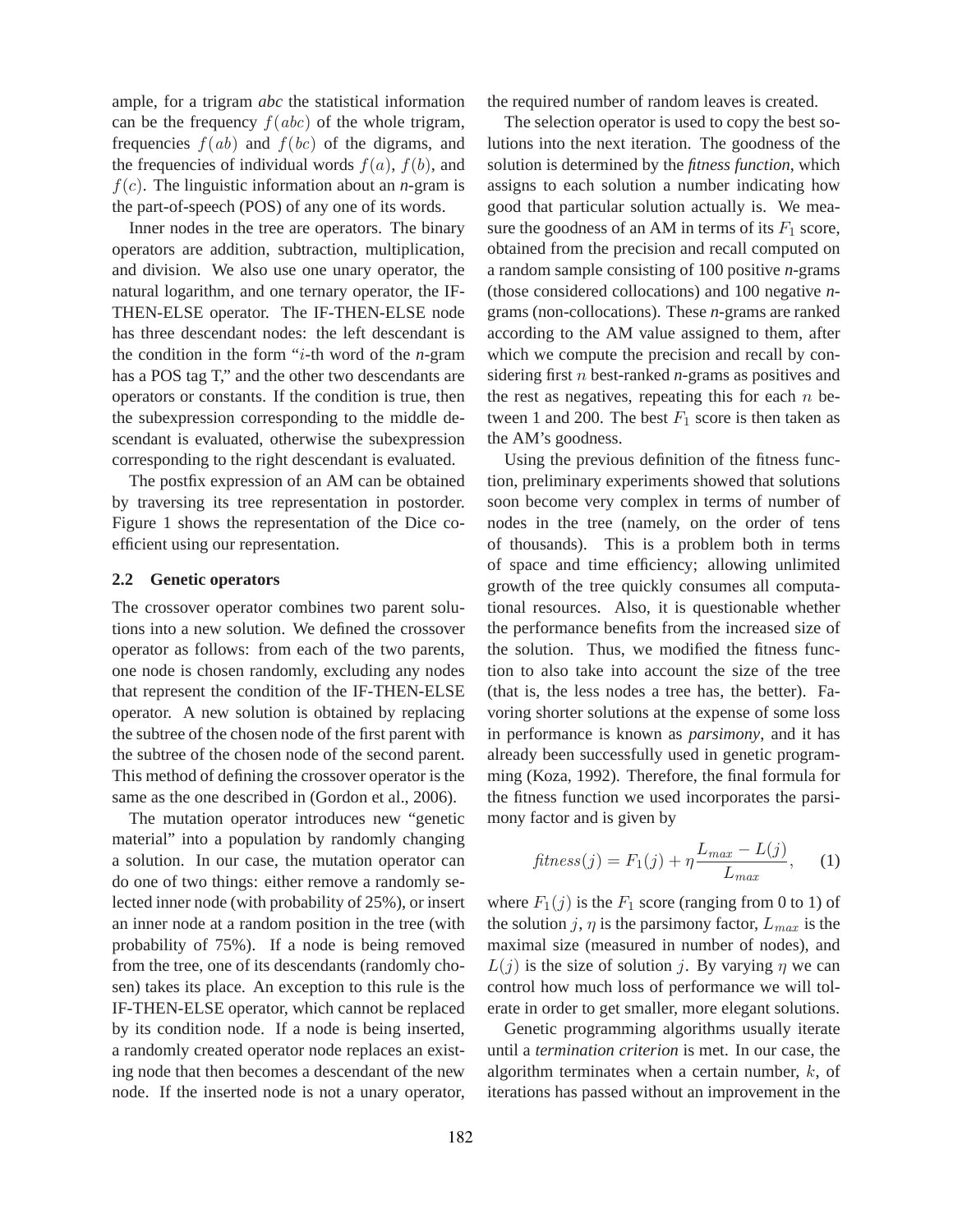$$
\underbrace{\underbrace{f(\text{abc})}_{(f(\text{a}))}}_{(f(\text{b}))} + \underbrace{\left(\begin{matrix} 1 \\ 0 \end{matrix}\right)}_{Dice(a,b,c)} = \frac{f(abc)}{f(a)+f(b)+f(c)}
$$

Figure 1: Dice coefficient for digrams represented by tree

results. To prevent the overfitting problem, we measure this improvement on another sample (*validation sample*) that also consists of 100 collocations and 100 non-collocations.

# **3 Preliminary results**

#### **3.1 Experimental setting**

We use the previously described genetic programming approach to evolve AMs for extracting collocations consisting of three words from a corpus of 7008 Croatian legislative documents. Prior to this, words from the corpus were lemmatized and POS tagged. Conjunctions, propositions, pronouns, interjections, and particles were treated as stop-words and tagged with a POS tag X. *N*-grams starting or ending with a stopword, or containing a verb, were filtered out. For evaluation purposes we had a human expert annotate 200 collocations and 200 noncollocations, divided into the evaluation and validation sample. We considered an *n*-gram to be a collocation if it is a compound noun, terminological expression, or a proper name. Note that we could have adopted any other definition of a collocation, since this definition is implicit in the samples provided.

In our experiments, we varied a number of genetic programming parameters. The size of the initial population varied between 50 and 50 thousand randomly generated solutions. To examine the effects of including some known AMs on the performance, the following AMs had a 50% chance of being included in the initial population: pointwise mutual information (Church and Hanks, 1990), the Dice coefficient, and the heuristic measure defined in (Petrović et al., 2006):

$$
H(a, b, c) = \begin{cases} 2\log \frac{f(abc)}{f(a)f(c)} & \text{if } POS(b) = X, \\ \log \frac{f(abc)}{f(a)f(b)f(c)} & \text{otherwise.} \end{cases}
$$

For the selection operator we used the well-known

*three-tournament selection*. The probability of mutation was chosen from the interval  $[0.0001, 0.3]$ , and the parsimony factor  $\eta$  from the interval  $[0, 0.05]$ , thereby allowing a maximum of 5% loss of  $F_1$  in favor of smaller solutions. The maximal size of the tree in nodes was chosen from the interval [20, 1000]. After the  $F_1$  score for the validation sample began dropping, the algorithm would continue for another  $k$  iterations before stopping. The parameter k was chosen from the interval  $[10^4, 10^7]$ . The experiments were run with 800 different random combinations of the aforementioned parameters.

#### **3.2 Results**

Around 20% of the evolved measures (that is, the solutions that remained after the algorithm terminated) achieved  $F_1$  scores of over 80% on both the evaluation and validation samples. This proportion was 13% in the case when the initial population did not include any known AMs, and 23% in the case when it did, thus indicating that including known AMs in the initial population is beneficial. The overall best solution had 205 nodes and achieved an  $F_1$  score of 88.4%. In search of more elegant AMs, we singled out solutions that had less than 30 nodes. Among these, a solution that consisted of 13 nodes achieved the highest  $F_1$ . This measure is given by

$$
M_{13}(a, b, c) = \begin{cases} -0.423 \frac{f(a)f(c)}{f^2(abc)} & \text{if } POS(b) = X, \\ 1 - \frac{f(b)}{f(abc)} & \text{otherwise.} \end{cases}
$$

The association measure  $M_{13}$  is particularly interesting because it takes into account whether the middle word in a trigram is a stopword (denoted by the POS tag  $X$ ). This supports the claim laid out in (Petrović et al., 2006) that the trigrams containing stopwords (e.g., *cure for cancer*) should be treated differently, in that the frequency of the stopword should be ignored. It is important to note that the aforementioned measure  $H$  was not included in the initial population from which  $M_{13}$  evolved. It is also worthwhile noting that in such populations, out of 100 best evolved measures, all but four of them featured a condition identical to that of  $M_{13}$  $(POS(b) = X)$ . In other words, the majority of the measures evolved this condition completely independently, without  $H$  being included in the initial population.